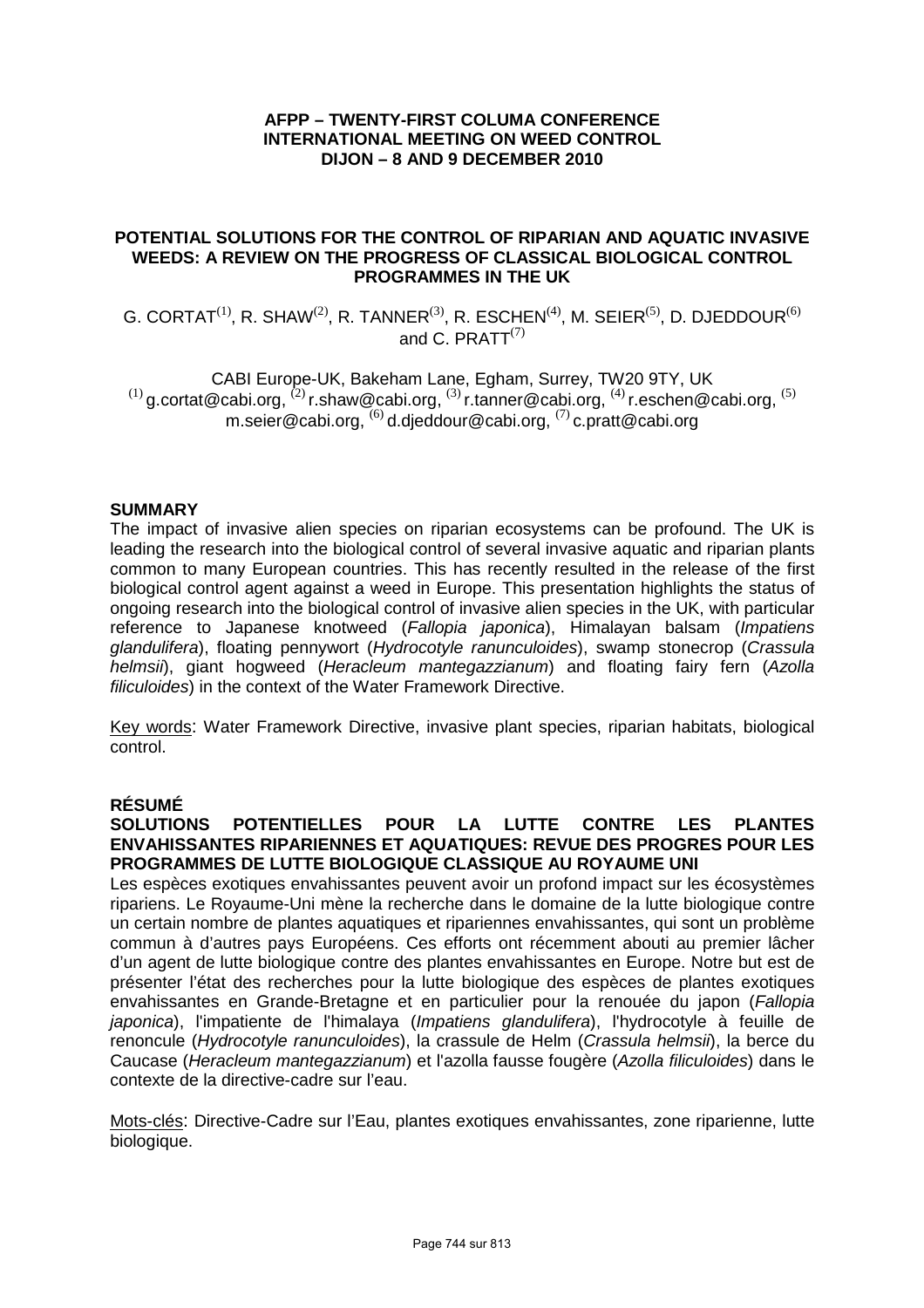## **INTRODUCTION**

#### **WATER FRAMEWORK DIRECTIVE**

Riparian and aquatic invasive weeds can have an important impact on the aquatic environment, compromising water quality and potentially altering food chains. The presence of invasive species often leads to a loss in biodiversity, wherever dense monocultures outcompete native plants for environmental resources on the river banks or cause deoxygenation of the water when forming dense mats on the surface. Moreover, the presence of weeds can prevent access to a water body or lead to drowning when mistaken for solid ground. Furthermore blocked channels increase the risk of flooding and riverbanks are left vulnerable to erosion when the plants die-back during the winter leaving the soil bare thereby increasing sediment intake into the river system.

In order to achieve good chemical and ecological status by 2015, the European Union has established a framework for water protection and management (Water Framework Directive, Directive 2000/60/EC), which it aims to attain through reduction and prevention of pollution and deterioration, enhancement and restoration of bodies of water, promotion of sustainable water use, protection of the aquatic environment and ecosystems and mitigation of the effects of floods and droughts.

To comply with the Water Framework Directive (WFD), efforts must be invested to reduce the abundance of invasive weeds and their impact on the environment. There are several methods of control that can be applied against invasive weeds. Chemical control using herbicides can be effective, but is expensive on a large scale and is subject to restrictions when applied close to water and rarely acceptable in most EU Countries. Only one herbicide remains licensed for use on water in the UK, and being non-selective, could damage biodiversity. Manual control methods are available for most invasive weeds, but are labour intensive and expensive.

## **BIOLOGICAL CONTROL**

Biological control uses natural enemies (arthropods or pathogen) that have co-evolved with their host in its native range (DeBACH, 1964). This is ecologically sustained by the Natural Enemy Release Hypothesis, which postulates that the success of alien plant species in their introduced range can be explained by the loss of their natural enemies (JONES & LAWTON 1991, KEANE & CRAWLEY, 2002). Biological control aims to redress this balance by introducing one or more specific enemies from the native range to control the invader in the introduced range.

The use of host specific biological control agents has no negative impact on the environment when used in a correct way. The release can take place with a minimum of disturbance and if the weed is locally eradicated, the agent will die as it cannot feed on any other host. However, this method does not aim to eradicate the target weed, but rather relies on the establishment of the biological control agent in the invasive range and its ability to act in the long term to reduce impact below an ecological or economic threshold. Some weeds can spread vegetatively or by seeds along waterways, thus it is important that the control takes place in the entire catchment to limit further invasion as well as reestablishment in the treated area. Biological control can also be integrated into existing chemical and mechanical management schemes.

Classical biological control has over a century history with more than 1'300 introductions of about 400 species of biological control agents against 130 weeds in 70 countries (JULIEN & GRIFFITHS 1998) Among its successes, CABI counts the use of the rust fungus, Maravalia cryptostegiae in the biological control of the rubber vine weed (Cryptostegia grandiflora) that was introduced from Madagascar in the 19th century as an ornamental garden plant and as a source of latex and the use of two leaf-eating beetles, Galerucella calmariensis and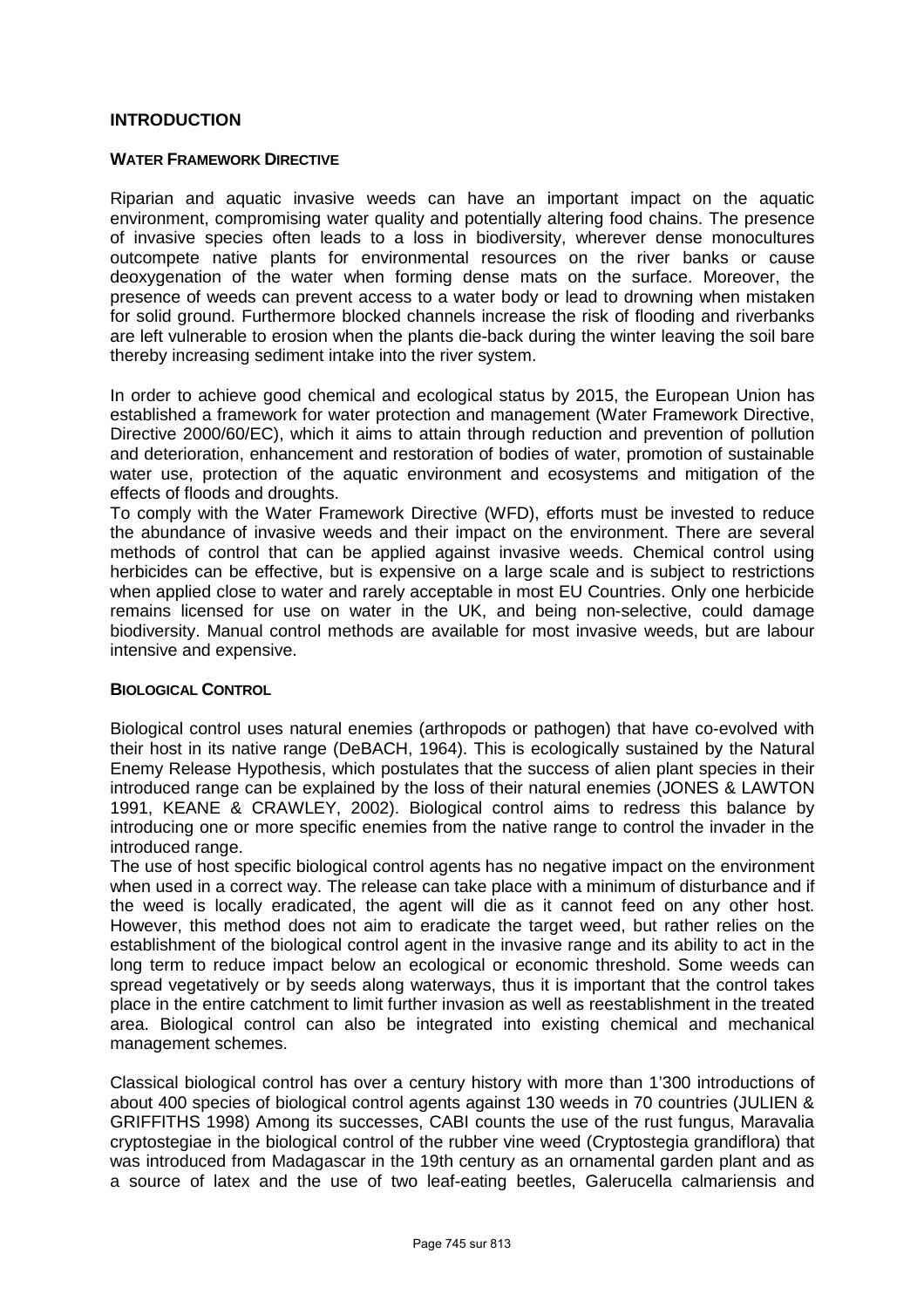G. pusilla, in the biological control of purple loosestrife in North America (Lythrum salicaria), introduced to the US and Canada from Europe as an ornamental plant.

There is no shortage of weed targets of concern to Europe and SHEPPARD et al. (2006) list the top twenty. CABI is currently working on more than two dozen projects of biological control of weeds worldwide, from which six projects on European weeds are presented below as they are relevant to the WFD.

# **PROJECTS**

#### **JAPANESE KNOTWEED**

Japanese knotweed (Fallopia japonica, Polygonaceae) is a fast-growing perennial originating from Japan that was introduced into the UK in the mid 1800s as an ornamental. Since its escape from gardens, it has spread rapidly across the UK and is currently one of the most damaging invasive weeds. Where it has become established, it often reduces native biodiversity as a result of its ability to outcompete all other vegetation, thus altering the native flora and its associated invertebrate community (e.g. GERBER et al., 2008). A recent study suggested that the economic damage to the British economy is greater than £150 M p.a. (WILLIAMS et al, unpublished) and it has been estimated that the cost of controlling the species throughout Great Britain would be in excess of £1.5 Bn (DEFRA 2003).

Following preliminary surveys in 2000, a project aimed at identifying a biological control agent against Japanese knotweed began in earnest in 2003, with the support of a consortium consisting of British Waterways, Cornwall Council, the UK Department for Environment, Food and Rural Affairs (DEFRA), the Environment Agency, Network Rail, the South West Development Fund and the Welsh Assembly Government. Seven surveys conducted by UK and Japanese scientists in Japan identified 186 invertebrate species and over 40 species of fungal pathogens attacking Japanese knotweed in its native range. A comprehensive review of the literature coupled with field observations of the invertebrate species, allowed those species that were most likely to be Japanese knotweed specialists to be selected for further study. Susceptibility tests and preliminary host-specificity tests excluded more species and finally, one sap-sucking species, the psyllid Aphalara itadori was selected as a potential biological control agent. The species was brought into a licensed quarantine facility in the UK for host-range testing and a test-plant list was assembled using the centrifugal phylogenetic method based on WAPSHERE (1974). This approach assumes that those species most closely related to the target weed are more likely to be attacked than more distantly related species. The resulting test-plant list consisted of 89 species, including all Fallopia species and virtually all other species belonging to the Polygonaceae and occurring in the UK, 23 species that have been introduced to the UK, 13 ornamental species and 10 species of economic importance. The results of the host-range tests, undertaken to establish whether the adults lay eggs on other species than the target species and whether the insect can complete its life cycle on other species than Japanese knotweed, are summarised in Fig. 1. Although twelve species other than the target species received a limited number of eggs, complete development was only recorded on invasive knotweeds. This showed A. *itadori* to be a knotweed specialist and to be suitably host-specific as a biological control agent against Japanese knotweed (SHAW et al., 2009).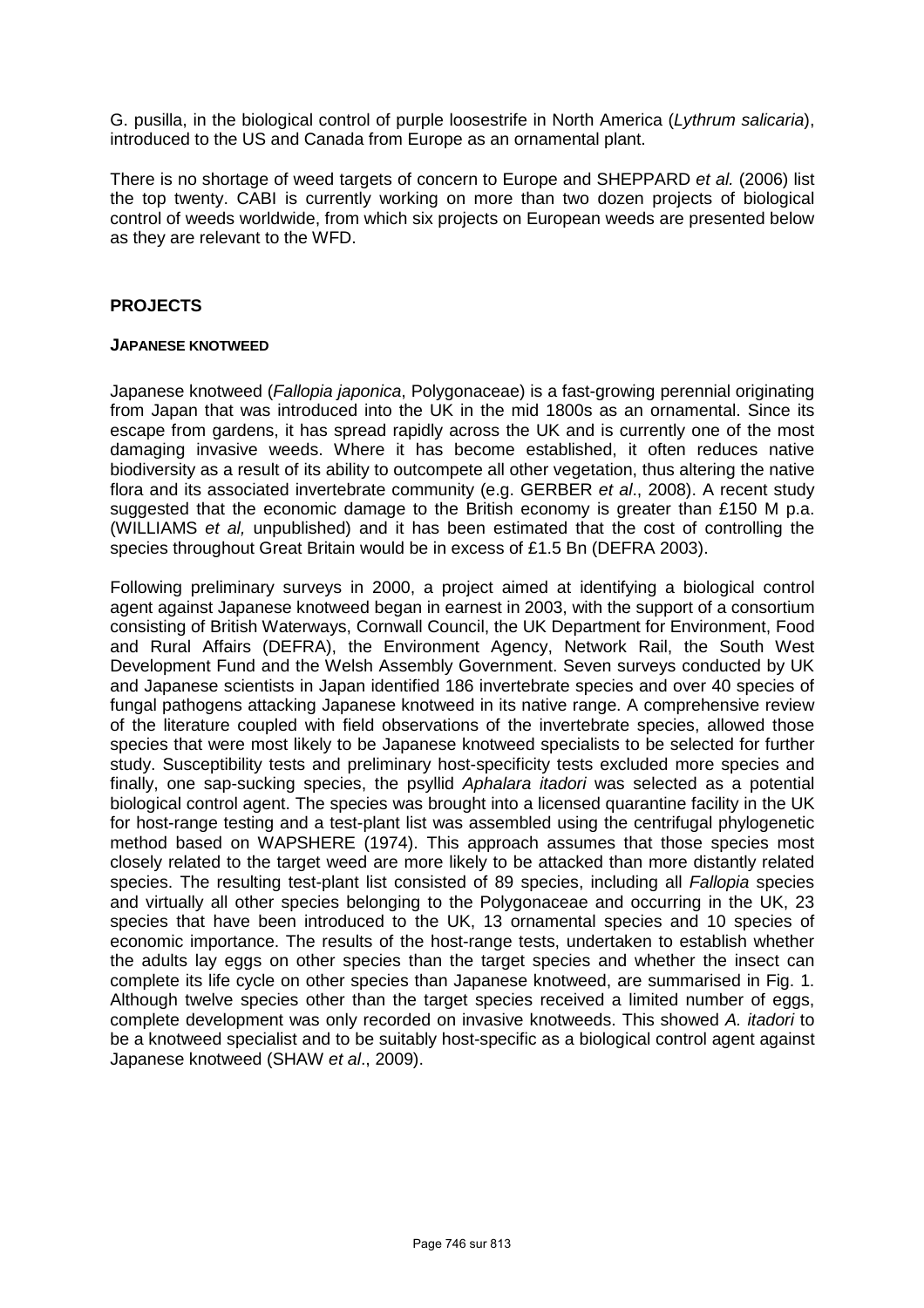## Figure 1 : Mean number of eggs laid per plant in multiple-choice oviposition tests. (Nombre moyen d'œufs pondus par plante lors de tests d'oviposition à choix multiple)



The figure only includes those species which ever received any eggs; the 78 species that did not receive any eggs are not shown. To the right of the vertical line no adults were produced and to the left only invasive knotweeds, varieties or hybrids which could support complete development. Error bars indicate one SE.

Two parallel applications for release of A. itadori were submitted to the UK government. A Pest Risk Analysis was submitted to obtain release from the Plant Health quarantine licence, under which it was being cultured, and an application under the Wildlife and Countryside Act was submitted to obtain a license to release A. *itadori* into the wild. Both applications went through a review process that included iterative internal Governmental committee reviews, independent scientific peer review, a three-month public consultation and advice from the Chief Scientist before a ministerial decision to authorise release was taken by the Secretary of State.

In March 2010, the go-ahead was given to release the psyllid. The releases of A. *itadori* were made at a limited number of designated sites that will subsequently be expanded in a phased way. A 5-year monitoring programme was a requirement of the licence and is aimed at recording the impacts of A. itadori on Japanese knotweed and the native vegetation and invertebrate community.

# **HIMALAYAN BALSAM**

Impatiens glandulifera (Balsaminaceae), commonly known as Himalayan balsam, belongs to the family Balsaminaceae, which contains circa 850 species, divided into two genera, mainly distributed throughout tropical and sub-tropical Africa, temperate Asia, North America and Europe. The first record of *I. glandulifera* in Europe was from the UK in 1839, where it was first imported for its floristic elegance. Soon after, the plant literally exploded out of the large Victorian gardens, where it was grown as a novel showpiece, to become naturalised in the British countryside by 1855. Impatiens glandulifera is now the tallest European annual, commonly attaining a height of 2- 3 m (BEERLING & PERRINS, 1993; ANDREWS et al., 2005).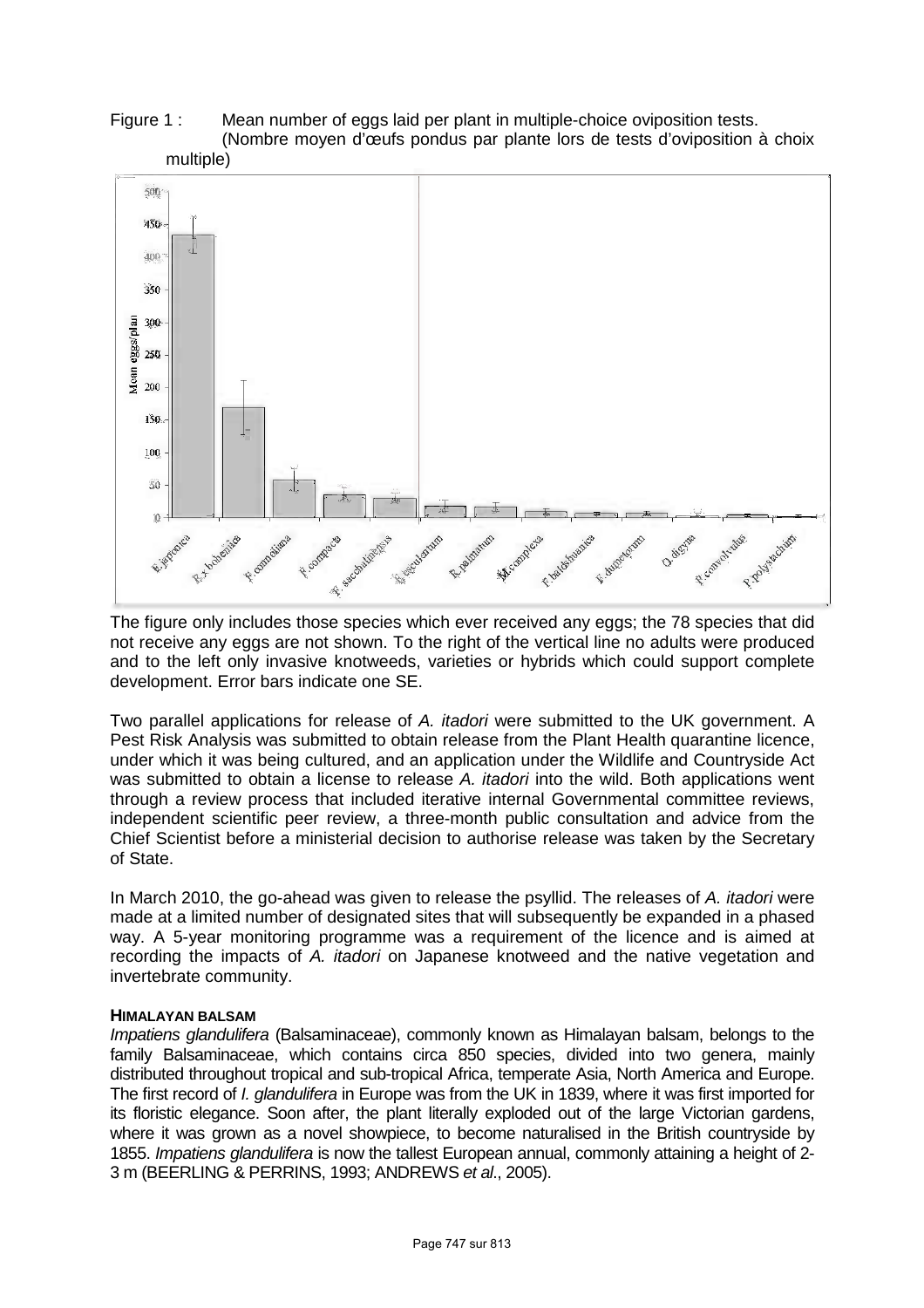As with most of Europe's riparian weeds, current control methods are often difficult to implement, due to the often inaccessible habitats the weed grows in, not to mention labour intensive, expensive and any chemical application being tightly regulated. For Himalayan balsam, repeated control attempts over two or three seasons can exhaust the short-lived seed bank. However, cutting or spraying must be carefully timed early in the season to incorporate all plants at various growth stages and to prevent seed set. Total eradication from an area may be impossible if populations upstream remain untreated. Thus catchmentscale treatments are recommended for this weed, but difficult to implement with traditional methods due to the sheer magnitude of established populations, division of land ownership and costs. The UK Environment Agency has estimated it would cost between £150-300 million to eradicate Himalayan balsam in the UK (Environment Agency, 2003).

A consortium of funders, including DEFRA, the UK Environment Agency, the Scottish Government and Network Rail have funded research into the biological control of Himalayan balsam for the UK since 2006. As an exotic weed *I. glandulifera* should be amenable to a classical weed biological control programme (TANNER, 2008). Over the last four years, scientists from CABI have surveyed the plant throughout its native range (both the Pakistan and Indian region of the Himalayas), identifying natural enemies, which could potentially be used as biological control agents in the plants invasive range.

Surveys were conducted in 2006 in and around the Kaghan valley, Pakistan and in 2008 in the Kullu valley, Himachal Pradesh, India. It was clear that the latter region had a greater diversity of natural enemies on Himalayan balsam than the Pakistan Himalayas, therefore research has since focused in and around the Kullu valley. In collaboration with the National Bureau of Plant Genetic Resources (NBPGR), Pusa, New Delhi, surveys have been conducted throughout the growing season and five natural enemies have been prioritised for further research, based on field observations and research. The five priority species included the three beetle species Metialma suterella, Languriophasma cyanea and Alcidodes fasciatus and two plant pathogens, a Puccinia rust and a Septoria leaf spot.

After successfully obtaining export of the four of the five potential biocontrol agents from India in June 2010, CABi scientists are currently researching the life cycle, host range and in the case of the Puccinia rust, the infection parameters, in CABI's quarantine facility. It is expected that the list of potential agents will be reduced further after the results of current studies and currently the Puccinia rust species looks like the most promising candidate.

## **FLOATING PENNYWORT**

Floating Pennywort, (Hydrocotyle ranunculoides, Araliaceae), is a perennial semi-aquatic or aquatic plant, which forms dense vegetative mats in still or slow-flowing watercourses. It is considered to be native to both North and South America. The weed was introduced to Europe relatively recently, in the 1980s, through the aquatic nursery trade and has subsequently spread into water bodies in a number of European countries including Belgium, Germany, Italy, the Netherlands, and the UK. In Belgium, the Netherlands, and the UK in particular, it could well be considered as the worst aquatic weed.

Floating pennywort can regenerate from very small fragments and can grow up to 30 cm a day, often doubling its biomass in under a week. This weed has already cost millions of Euros to control in Europe, and increasingly frequent flooding is transporting the plant to new systems.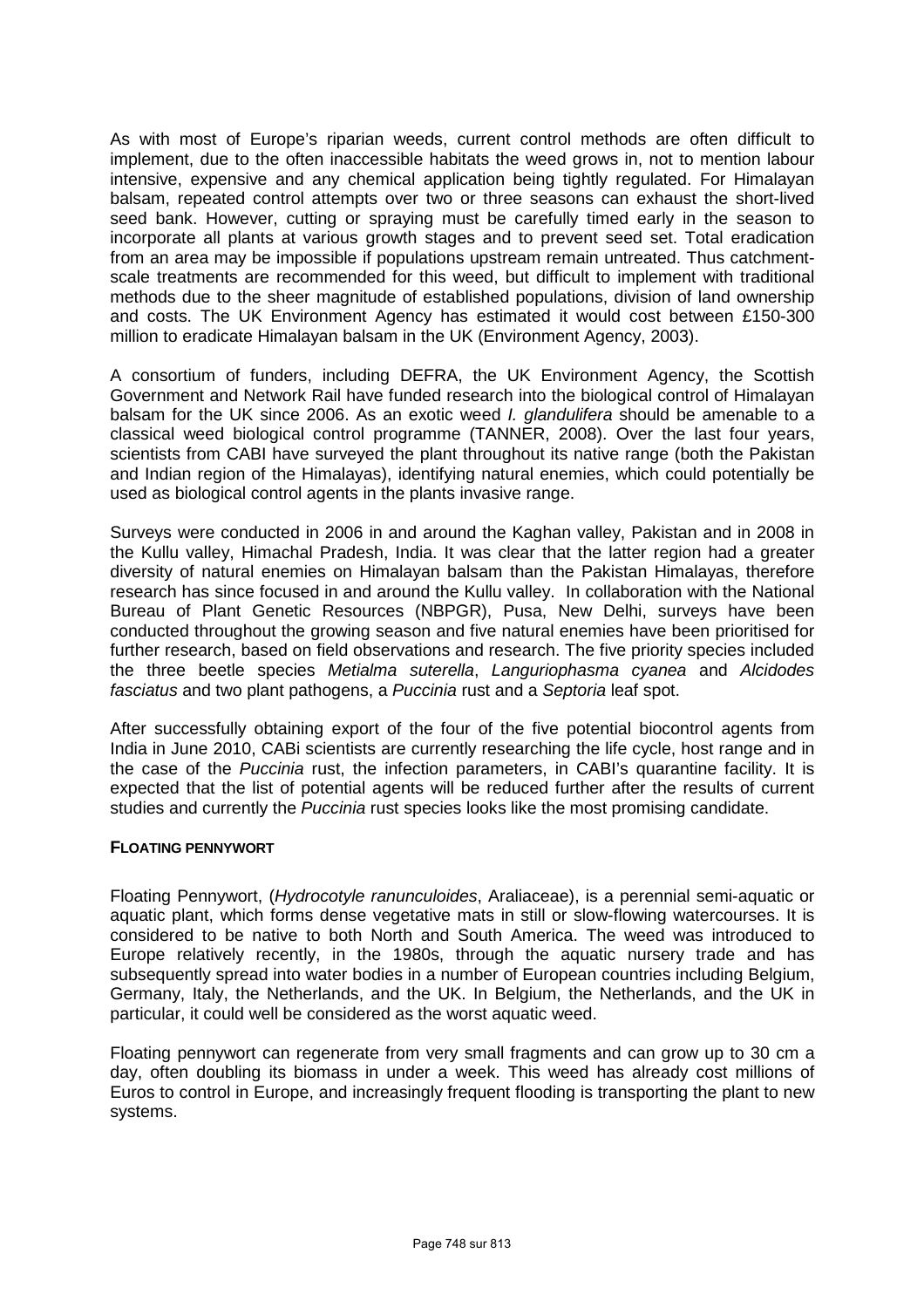In 2006/7, limited funding was obtained for a survey in Argentina, part of the native range of H. ranunculoides, after collaborators confirmed the presence of a seemingly host-specific weevil. The expedition was carried out in collaboration with the Centre for Ecology and Hydrology (CEH), UK, and the USDA (US Department of Agriculture) South American Biological Control Laboratory (SABCL) during the breeding season of the prioritized weevil Listronotus elongatus. The survey was a great success with various natural enemies, both insect and fungal, being observed damaging the plant in various regions of Argentina, where many *Hydrocotyle* spp. exist. The weevil was then subjected to preliminary host-range testing, which indicated that it was a floating pennywort specialist and did not pose a threat to our European native marsh pennywort (Hydrocotyle vulgaris). These very promising preliminary findings suggested that biological control could be a serious consideration for any nation facing an invasion of this serious exotic weed. Other agents, including an ephydrid fly and fungal leafspot pathogen, were also be worthy of consideration.

In 2010, the UK government contributed further funds towards the programme in order to specifically address the requirements of the WFD. The project aims to concentrate studies on the weevil (considering other agents in parallel) and to initiate the host range testing of prioritised species against a test plant list appropriate for the UK. Ecological studies and assessments of associated fauna and flora as well as population parameters are also being studied in parallel in the UK and Argentina to provide baseline data and allow "home and away" comparisons to be made. Such comparisons are an important part of any biocontrol programme since they allow researchers to establish that no natural enemies have already been imported with the plant or have become newly associated with the plant prior to any deliberate introductions of biological control agents. The ongoing gathering of useful information on the growth cycle, regeneration potential of the plant throughout the year and the influences of temperature, natural enemies and other abiotic and biotic parameters on populations will also allow to better inform any potential introductions.

# **CRASSULA**

Crassula helmsii (Crassulaceae) is known either as Australian swamp stonecrop or New Zealand pigmyweed and these names indicate its area of origin. The actual introduction is believed to have been from one population in the Murray River (DAWSON et al., 1994) though other authors believe it was from Tasmania (CEH factsheet). It was found naturalised in the UK in the 1950s and has spread very rapidly.

Thanks to its wide tolerance of climate and an ability to grow both submerged in relatively deep water and emergent on bank-sides, it can now be found at more than 2,000 sites in the UK. Another advantage it has is an ability to grow throughout the year, with no dormant period, due to a distinct metabolism. It is very difficult to control and can be very costly with the treatment of 500 sites estimated at 1.45 - 3 million Euros (LEACH & DAWSON , 1999).

Following start-up funding from DEFRA, a brief survey was carried out in 2009 in collaboration with Department of Primary industries Australia, University of Tasmania and Landcare Research, New Zealand. Despite the widely-held belief that the plant had no significant natural enemies in its native range, these surveys revealed a suite of both arthropod and fungal natural enemies. This included at least one species of weevil, the larvae of which was found mining the stems of the plant. It is hoped that funding will continue to allow a more thorough survey, guided by the results of some on-going molecular biogeographical studies. This should lead to initial host range testing of the most promising natural enemies against a proposed test plant list.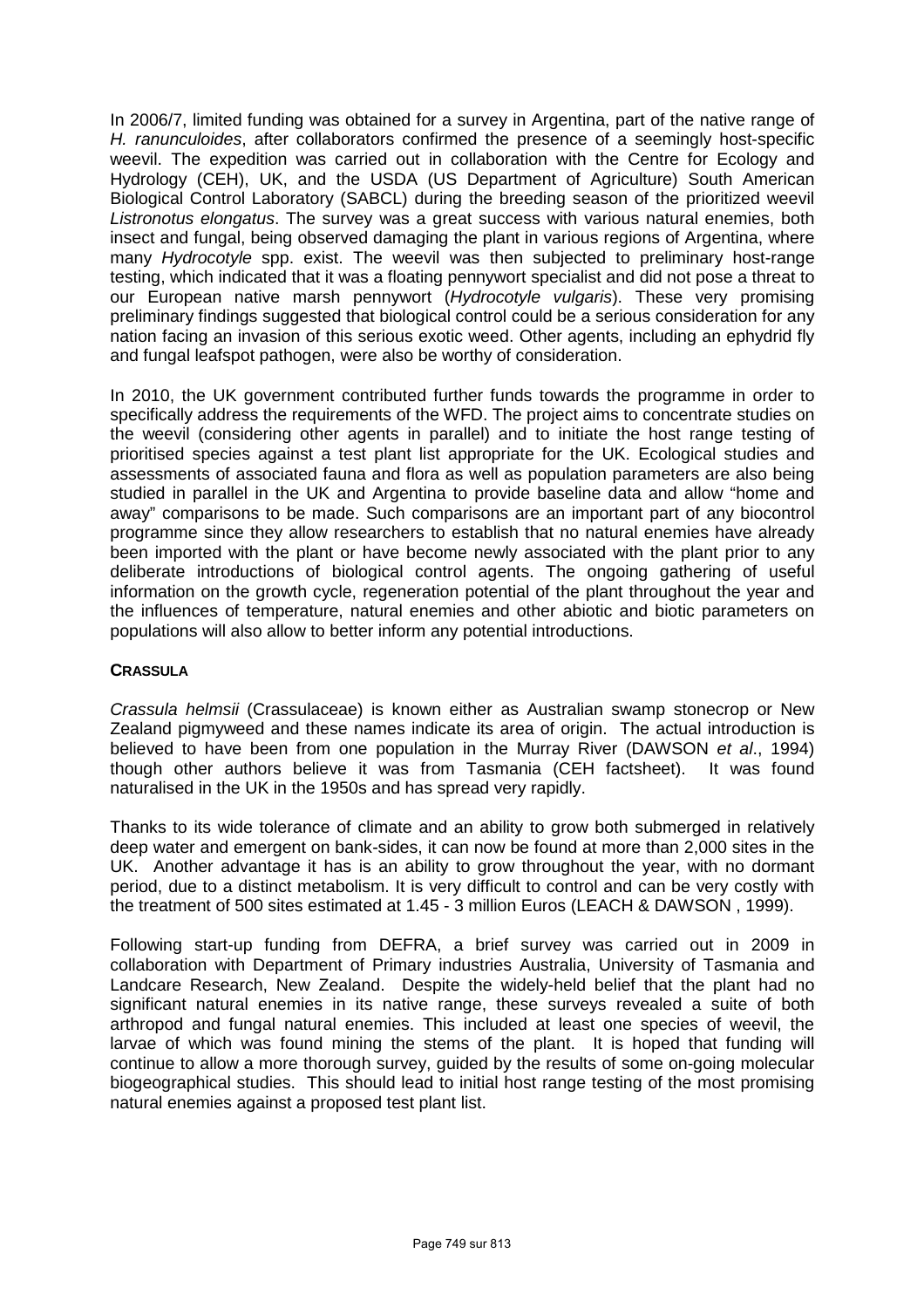## **GIANT HOGWEED**

Heracleum mantegazzianum (Apiaceae), commonly called giant hogweed, is a perennial forb which is native to the western Caucasian mountains. From there the plant was introduced into botanical gardens in Europe and North America in the 19th century due to its stunning growth habit of up to 5 m of height and its large showy leaves and flowerheads (PYŠEK, 1994). Initially viewed as an ornamental curiosity, giant hogweed has by now become a widespread invasive weed in most of its introduced range, threatening local biodiversity in affected riparian as well as urban habitats (TILEY et al., 1996). In addition to posing a threat to biodiversity, giant hogweed also constitutes a serious public health hazard due to its photosensitizing sap which, in combination with UV light, causes burns on affected skin.

From 2002 to 2005 H.mantegazzianum was the target of a multidisciplinary European-wide project funded by the EU. The research undertaken addressed aspects of the taxonomy and the ecology of the plant and the investigation of its natural enemy complex in the native range (PYŠEK et al., 2007). An assessment of insects and fungal pathogens associated with giant hogweed in the Caucasus as potential classical biological control agents revealed that none of these organisms was sufficiently specific to the target weed to be considered for release in Europe (COCK & SEIER, 2007). However, some unanswered questions concerning the host specialization of one particular fungal pathogen, Phloeospora heraclei, and the potential existence of distinct strains or pathotypes of this pathogen specific to different *Heracleum* species remained at the end of the EU project (SEIER &, 2007) and this is to be elucidated under the current WFD programme.

Phloeospora heraclei is a common and damaging pathogen of H. mantegazzianum in the Caucasus but has never been recorded on this plant species in the introduced European range, despite also being known from the European native species Heracleum sphondylium. Additionally, infection of H. sphondylium with P. heraclei strains ex H. mantegazzianum collected in the Caucasus was not achieved under quarantine greenhouse conditions, although selected cultivars of parsnip (Pastinaca sativa) and coriander (Coriandrum sativum) were shown to be susceptible (SEIER & EVANS, 2007). Phloeospora heraclei is also a known pathogen of wild parsnip in Europe (ALLESCHER, 1903).

Studies are currently being conducted in the quarantine facilities at CABI E-UK to elucidate further whether the fungal species P. heraclei does comprise host specific strains adapted to H. mantegazzianum, H. sphondylium and P. sativa, respectively. Furthermore, additional strains of P. heraclei ex H. manteganzzianum collected in the Caucasus will be evaluated for their infectivity towards individual parsnip and coriander cultivars.

## **FLOATING FAIRY FERN**

The fairy fern or floating water fern (Azolla filiculoides, Azollaceae) is an attractive aquatic plant with delicate fern-like foliage that originates in the Americas. It was first recorded in the UK in around 1840 and has been sold continually ever since as a popular garden aquatic. Azolla is, however, one of the most invasive plants in the UK today. Classified as a "High Impact" aquatic alien species by the UK Technical Advisory Group on the WFD, it has a remarkable ability to multiply, with fronds that grow rapidly, elongating until fragments break off to form new plants. Azolla is capable of forming mats on the water's surface up to 30 cm thick, which during hot weather can double in area in just four or five days. Azolla has escaped from gardens into the wider environment, becoming a problem on ponds, lakes, rivers and canals throughout the UK, including areas of conservation importance.

Fragmentation of the fronds makes lasting control of Azolla by mechanical means virtually impossible. This is compounded by the annual production of millions of tiny spores, which are released in autumn and grow into new plants the following year.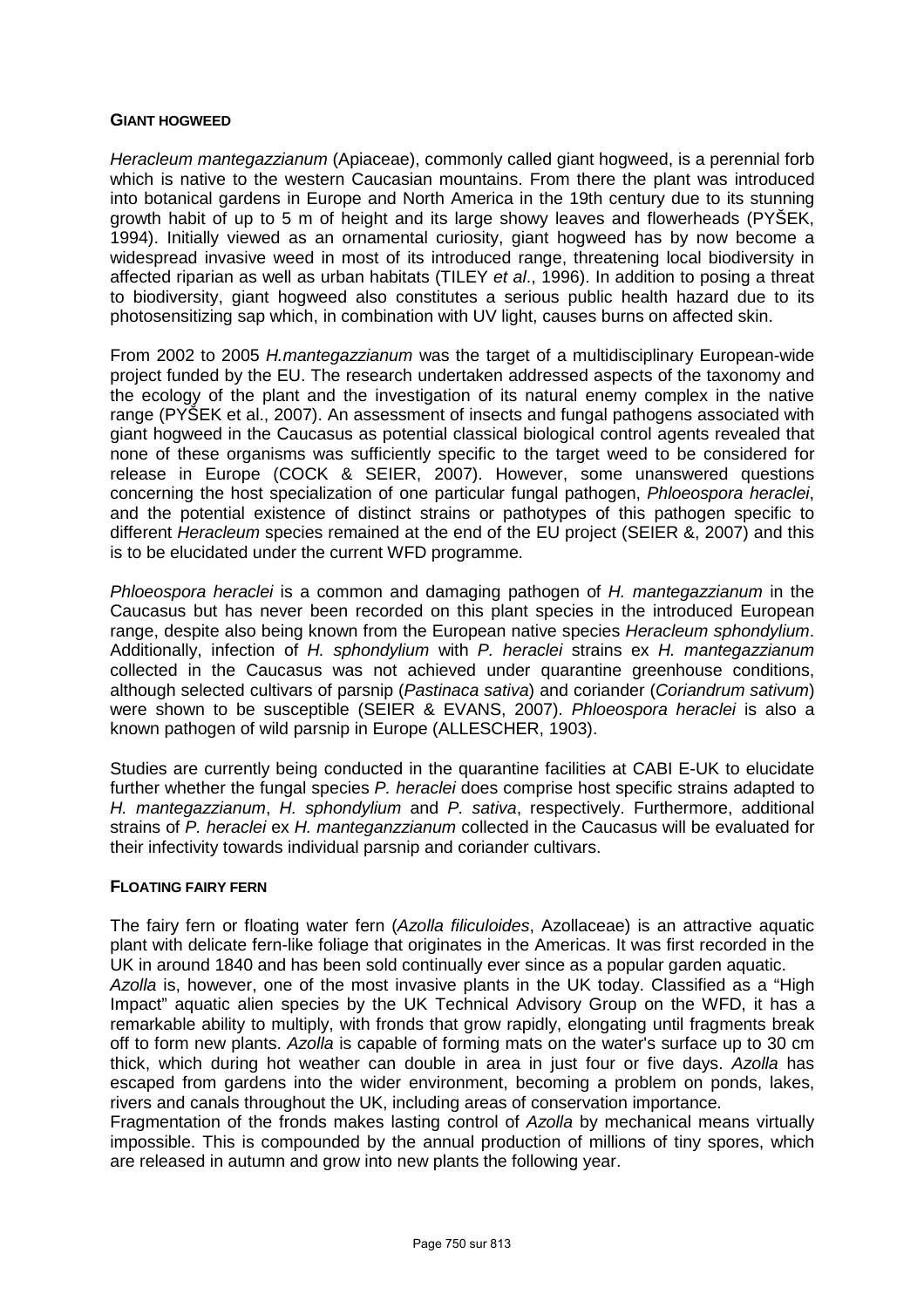There are no organisms native to the UK that feed specifically on Azolla and the imported plant has not brought with it the full suite of natural enemies that would keep it in check in its native range of the Americas. Research has shown, however, that a 2 mm long North American weevil, Stenopelmus rufinasus, is one of Azolla's main natural enemies and has long been established in the UK, with a first record in 1921, most likely introduced as a stowaway on imported Azolla. This beetle species has been shown to feed only on Azolla species, with all mobile life stages causing damage to the plant. The weevil has already been used to control Azolla very successfully in South Africa, where after extensive host range testing and climatic matching, it was released as a biocontrol agent providing control of even the heaviest infestations, without the need for chemicals or further control measures.

The weevil has been present in the UK for such an extended period that it is classed by DEFRA as ordinarily resident. Despite the presence of the weevil throughout the UK, control of Azolla by natural weevil populations is not always timely or apparent, with weevil dispersal seemingly limited in the UK. Following increased calls for an effective form of Azolla control in the UK, CABI developed methods to overwinter and mass rear S. rufinasus early in the season, to be supplied on demand to landowners with Azolla infestations. CABI now has an established "Azolla Control" business supplying S. rufinasus weevils to landowners across the UK. Ongoing research is being undertaken to improve our understanding of the weevils' distribution, mobility, population development, survival requirements and potential as natural control agents in the UK.

# **CONCLUSION**

Biological control of invasive weeds has been successfully used worldwide. It is a good alternative when mechanical and chemical controls are too costly, insufficient or unsuitable. This control method is efficient and sustainable under economic constraints. Its action in the long term is particularly valuable when invasions reach such a large scale that eradication is not possible anymore. Biological control has a high potential in the present European movement towards increasing restrictions in the use of chemical control and the requirements of the WFD.

As shown by the examples discussed, there is a high potential for the biological control of a number of the worst aquatic and riparian invasive weeds, which are common to many European countries. Progress in research and implementation is well underway with effective control available for Azolla, field trials undertaken in the UK for Japanese knotweed and a number of promising potential control agents having been identified for the other named weed species.

# **REFERENCES**

Allescher A., 1903 - Fungi imperfecti: Gefarbt-sporige Sphaerioideen. In: Kummer. Rabenhorst's Kryptogamen-Flora von Deutschland, Oesterreich und der Schweiz., 2nd Ed., Leipzig, DE, 1 (7), 65-128.

Andrews M., Maule H.G., Raven J.A., Mistry A., 2005 - Extension growth of Impatiens glandulifera at low irradiance: Importance of nitrate and potassium accumulation. Annals of Botany, 95, 641-64.

Beerling D.J., Perrins J.M., 1993 - Biological flora of the British Isles. Impatiens glandulifera Royle (Impatiens roylei Walp.). Journal of Ecology, 81, 367-382.

Environment Agency, 2003. Guidance for the control of invasive weeds in or near fresh water. ISBN: 1844320839, EA. Bristol, UK.

Cock M.J.W., Seier M.K., 2007 - The Scope for Biological Control of Giant Hogweed, Heracleum mantegazzianum. In: Pyšek P., Cock M.J.W., Nentwig W. & Ravn H.P. Ecology